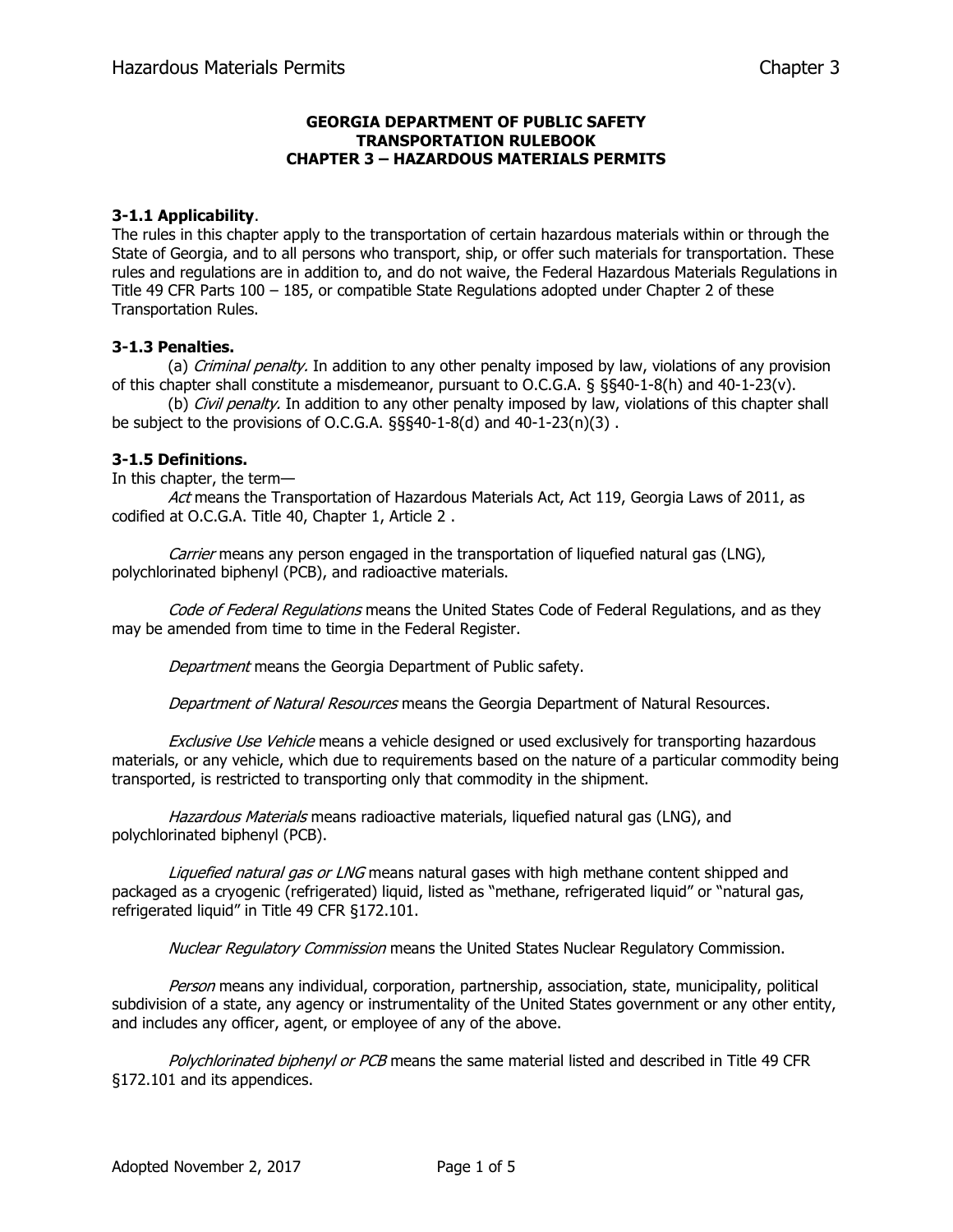Radioactive (Class 7) material means the same as the term used in Title 49 CFR §173.403.

Shipment means the material carried on any single transport vehicle or single combination (articulated) vehicle.

Shipper means any person who arranges for, provides for, solicits a carrier for, consigns to a carrier for, or contracts with a carrier for shipment or transport of goods or property. The terms "shipper" and "offeror" are synonymous.

Title 10 CFR or 10 CFR means Title 10 of the United States Code of Federal Regulations and as it may be amended from time to time in the Federal Register.

Title 49 CFR or 49 CFR means Title 49 of the United States Code of Federal Regulations and as it may be amended from time to time in the Federal Register.

## **3-2.1 Permit Exceptions, Requirements and Restrictions.**

(a) *Exceptions.* Permits shall not be required for the following:

(1) Empty packaging's that meet the requirements and limitations of Title 49 CFR §173.428;

(2) Limited quantities of radioactive materials that meet the requirements and limitations of Title 49 CFR §§173.421, 173.422, 173.423, 173.424, 173.425, and 173.426, as applicable;

(3) Weaponry or other classified commodities when being moved on government owned vehicles by the U.S. Department of Energy or U.S. Department of Defense, when under direction and escorted by personnel of or under the authority of those agencies; or,

(4) Non-bulk packaging's of liquefied natural gas.

(b) Permit requirements. Permits are required for:

(1) Each bulk shipment of liquefied natural gas (LNG);

(2) Each shipment of polychlorinated biphenyl (PCB); and/or

(3) Each shipment of radioactive materials which:

(i) is required to be transported on an exclusive use vehicle;

(ii) are spent (used) fuels;

(iii) have a Transportation Index (TI) in excess of 50;

(iv) is a Highway Route Controlled Quantity, as defined in 49 CFR §173.403;

(v) are more than 5,000 curies of any "Special Form" material; or,

(vi) any material for which notification to a Governor or designee is required pursuant to Title 10 CFR.

(c) Permit restrictions. (1) No trip permit shall be issued authorizing in excess of five (5) travel days (in Georgia) for the movement specified.

## **3-2.2 General Conditions.**

(a) *General*. In addition to any specific requirements set forth in the Act or these Rules, all hazardous materials shall be packaged, marked, labeled, handled, loaded, unloaded, stored, detained, transported, placarded, and monitored in compliance with Title 49 CFR.

(b) Federal and state laws and regulations. Compliance shall be maintained with applicable laws and regulations of the United States and the State of Georgia including, but not limited to, those of the U.S. Department of Transportation, Georgia Department of Public Safety,

Georgia Department of Natural Resources, Georgia Department of Revenue, Georgia Department of Transportation, and their successor agencies, and Title 40 O.C.G.A.

(c) Route of travel. Routing shall comply with 49 CFR Part 397 Subparts C and D, as applicable.

(d) Atlanta restrictions. No permit shall be valid for travel into or through the area bounded by Interstate 285 (the bypass around the City of Atlanta) unless the vehicle is making a pickup or delivery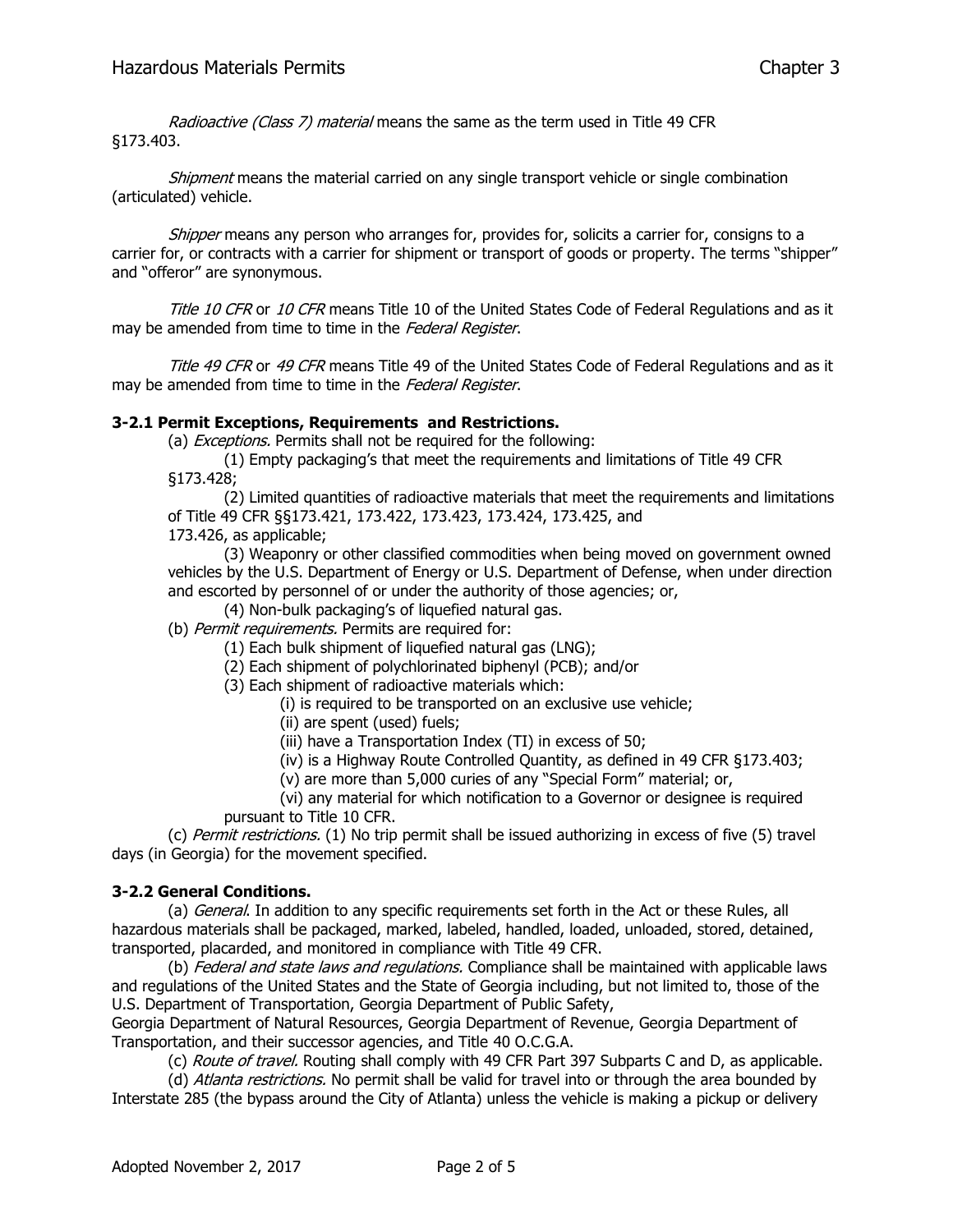within this area. The driver in instances of this kind must be able to show proof of such pickup or delivery.

(e) Non-transfer of Trip Permit. No person may use a trip permit for any vehicle which is not owned or leased by such person. In addition, the trip permit shall be carried in the vehicle to which it refers.

(f) Original annual permit to be carried. Where annual permit is obtained, original of the annual permit must be carried in vehicle.

(q) Liability insurance and other security. Public Liability and Property Damage insurance shall be maintained during the existence of a permit in at least the minimum amounts required by the Federal Department of Transportation for motor carriers transporting hazardous materials. The carrier requesting a permit shall furnish along with its application a certificate of insurance showing the name of the insurance carrier, the policy number, the amounts of coverage, and the effective dates of the coverage. Carrier will take whatever action necessary to ensure that its insurance carrier furnishes the Department notice of any changes in its insurance coverage at least thirty (30) days prior to the effective date. Where changes in insurance coverage are made and the carrier fails to notify the Department of such changes or fails to furnish the Department evidence of new insurance coverage prior to date of cancellation, carrier's permit is canceled on date of insurance cancellation and any movement subsequent to such cancellation date will be considered in violation of the laws of Georgia and the rules and regulations of the Department.

(h) *Damages*. Nothing contained herein shall be construed so as to make the Department responsible or liable for any damage caused by vehicle permitted to transport hazardous materials. The person receiving the permit certifies to hold the Department harmless from all claims and to recompense the Department, the Georgia Department of Transportation, and/or the State of Georgia or any political subdivision of the State of Georgia for any expenditures made to repair damages caused by the permitted vehicle or the commodity being transported.

(i) Cost Recovery. In the event of any incident involving hazardous materials, covered by these rules, regardless of type, quantity, or form, in transport or in storage in this State which causes, or threatens to cause a hazardous materials discharge, or undue radiation, or any other type exposure to any individual, the State may recover from any shipper, carrier, or any other responsible person, the costs incurred by the State for activities related to the prevention, abatement, and mitigation of the consequences of such an incident.

(i) Oversize and overweight conditions. The provisions of these rules in no way exempt the movements of hazardous materials covered by these rules from the requirements for securing oversize and overweight permits when applicable from the Georgia Department of Transportation.

(k) Records. Any shipper or carrier of hazardous materials shall make its records and any supporting documentation concerning such shipments available to the Department for inspection immediately upon request.

(I) Limitations. For just cause, including, but not limited to, repeated and consistent past violations, the Department may refuse to issue, or may cancel, suspend, or revoke the permit of an applicant or permittee.

(m) *Escort Requirements*. The commissioner of the Department has determined that due to the elevated risk associated with Highway Route Controlled Quantities of radioactive materials, the Department will escort HRCQ shipments during transit through the state. This requirement is in addition to the physical security requirements contained in 10 CFR Part 73. Additional requests for escorts shall be requested as outlined in this chapter.

(1) Exception – the escort requirements of paragraph (m) of this section do not apply to

(i) shipments being conducted as part of the Department of Energy Waste Isolation Pilot Plant which may meet the definition of HRCQ; or (ii) shipments for which the carrier is providing shipment security which is at a minimum equal to that of DOE WIPP shipments.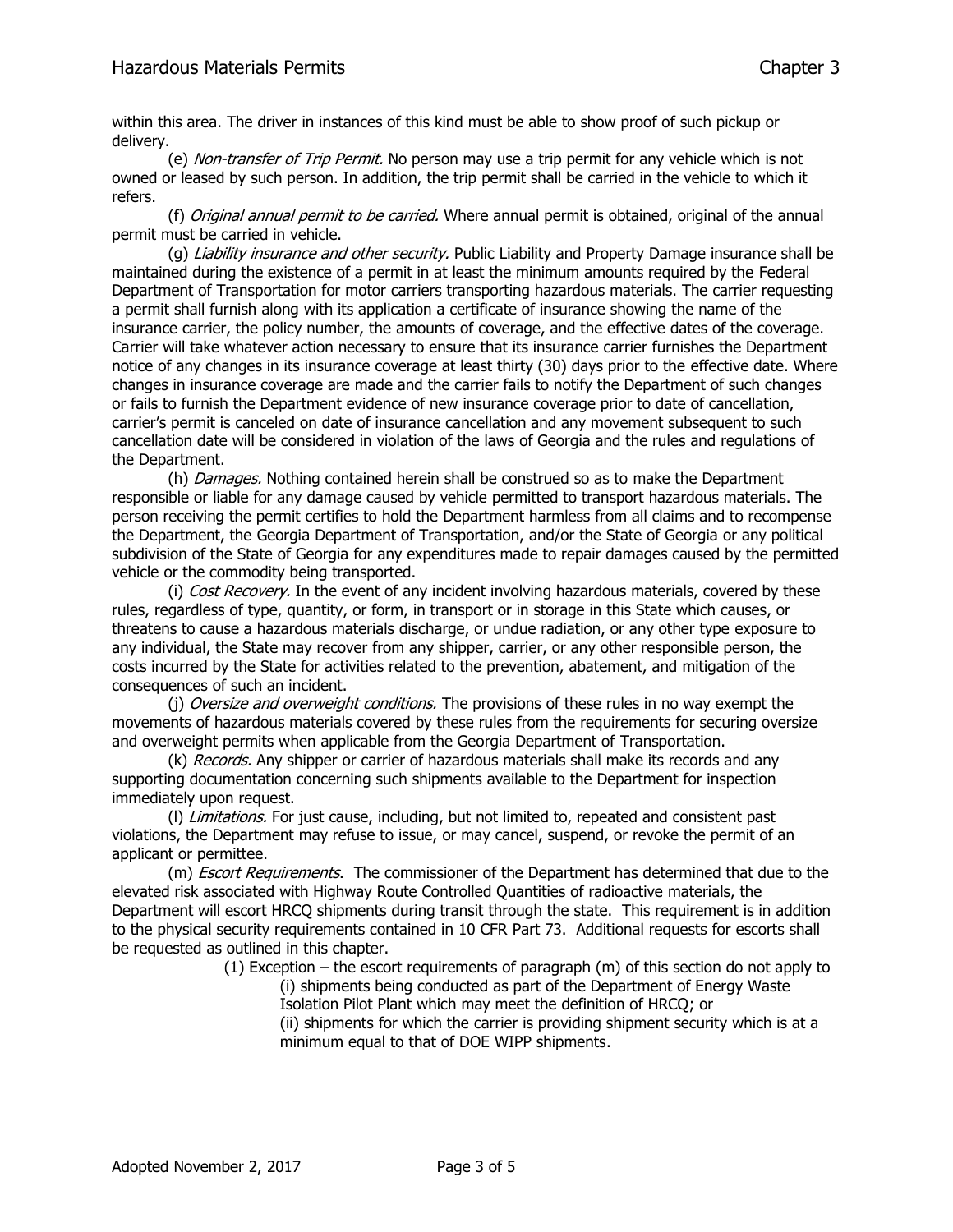#### **3-2.3 Notification.**

(a) Prior Notification. For shipments of radioactive material for which pre-notification of a Governor or designee is required by Title 10 CFR, such notification shall be made to Lt Brent Moore, Georgia Department of Public Safety, 3386 Martha Berry Hwy, Rome, GA 30165, or by fax to 770-357- 8867. No prior notification shall be required for any other type of hazardous materials. Lt. Moore's alternate is Lt. Kris Bowen, Motor Carrier Compliance Division, Georgia Department of Public Safety, 2000 William Few Parkway, Grovetown GA 30813, fax 770-357-8867. No prior notification shall be required for any other type of hazardous materials.

(b) Radioactive materials. For shipments of radioactive materials which the carrier desires escort pursuant to the physical security requirements of Title 10 CFR, the carrier must contact the Motor Carrier Compliance Division at 404-624-7211 during normal business hours at least seven days in advance of such shipment. The Department is under no obligation to provide escort or other physical protection, and assumes no liability and makes no guarantee of a particular degree of protection or safety.

(c) *Incident notification*. If at anytime an incident or accident occurs, the driver or carrier shall immediately contact the Department, and give all facts available concerning the nature of the occurrence, including time and location. Notification may be made directly to the Department, or to the State Emergency Spill Number at 1-800-241-4113 and asking that the Department be notified of the incident.

## **3-2.4 Applications and Permit Fees.**

(a) Permits.

(1) Applications for permits and permit fees shall be addressed to the Georgia Department of Public Safety, Motor Carrier Compliance Division, P.O. Box 1456, Atlanta, Georgia 30371.

(2) Permit Fees. The fees for hazardous materials permits shall be \$100.00 for annual permits, and \$25.00 for a single trip permit. Such fee shall accompany the permit application, and may be made by money order, certified check or cashier's check. Checks and money orders shall be made payable to the Georgia Department of Public Safety. (b) Permit Procedures.

(1) *Single trip permit*. An application for a single trip permit may be made by telephone, by letter, or in person, giving the applicable information required, including the name of the person(s) in the organization who is the primary contact for information or action with regard to any movement or emergency situation. The permit fee shall be transmitted to the Department prior to the issuance of the permit. The Department, as requested in the application, may use any of the following methods to transmit a single trip permit to the applicant:

- (i) Facsimile transmission;
- (ii) Mail; or,
- (iii) Presentation in person.

(2) Annual Permit. An application for an annual permit shall be made in writing on the application form prescribed by the Department. The executed application shall be signed and notarized. Upon approval of the application and payment of the prescribed fee, the Department shall transmit the permit by mail or present it to the applicant in person, if requested by the applicant. Any person submitting an application for a Hazardous Materials permit shall include as an attachment to the application, an Emergency Action Plan which shall include as a minimum, the phone number and make of the person and alternate in their organization who is the primary contact for information or action with regard to any movement or emergency situation; an estimate of the number of trips and types and quantities of hazardous materials to be transported per trip; general information as to the origins, destinations, and a history of actual movements for the preceding three month period.

## **3-2.5 Emergencies.**